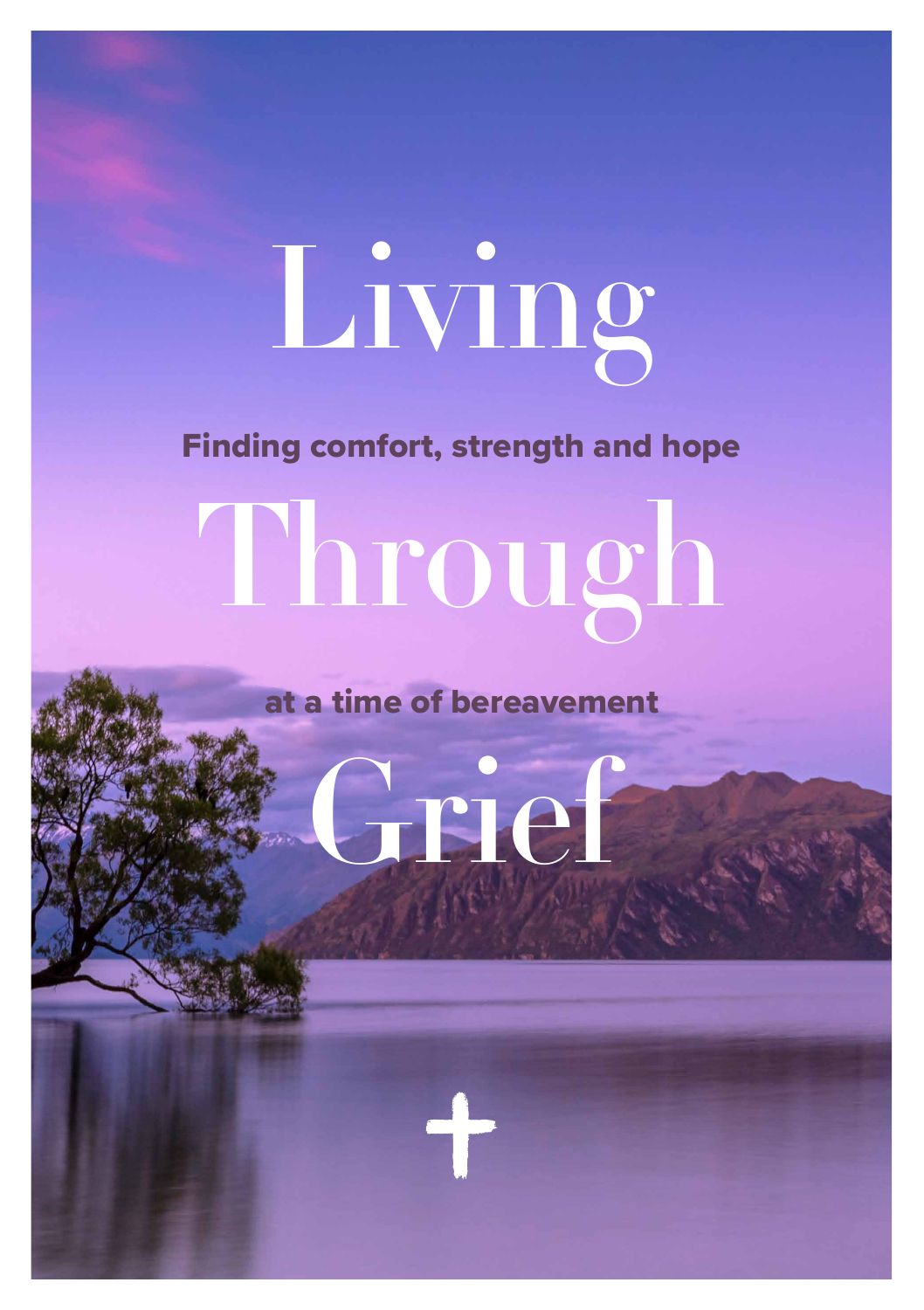*'No one told me that grief felt so like fear. I am not afraid, but the sensation is like being afraid.*

*The same fluttering in the stomach, the same restlessness, the yawning. I keep swallowing.*

*At other times it feels like mildly drunk, or concussed. There is a sense of an invisible blanket between the world and me. I find it hard to take in what anyone says.'*

**C S LEWIS, A GRIEF OBSERVED**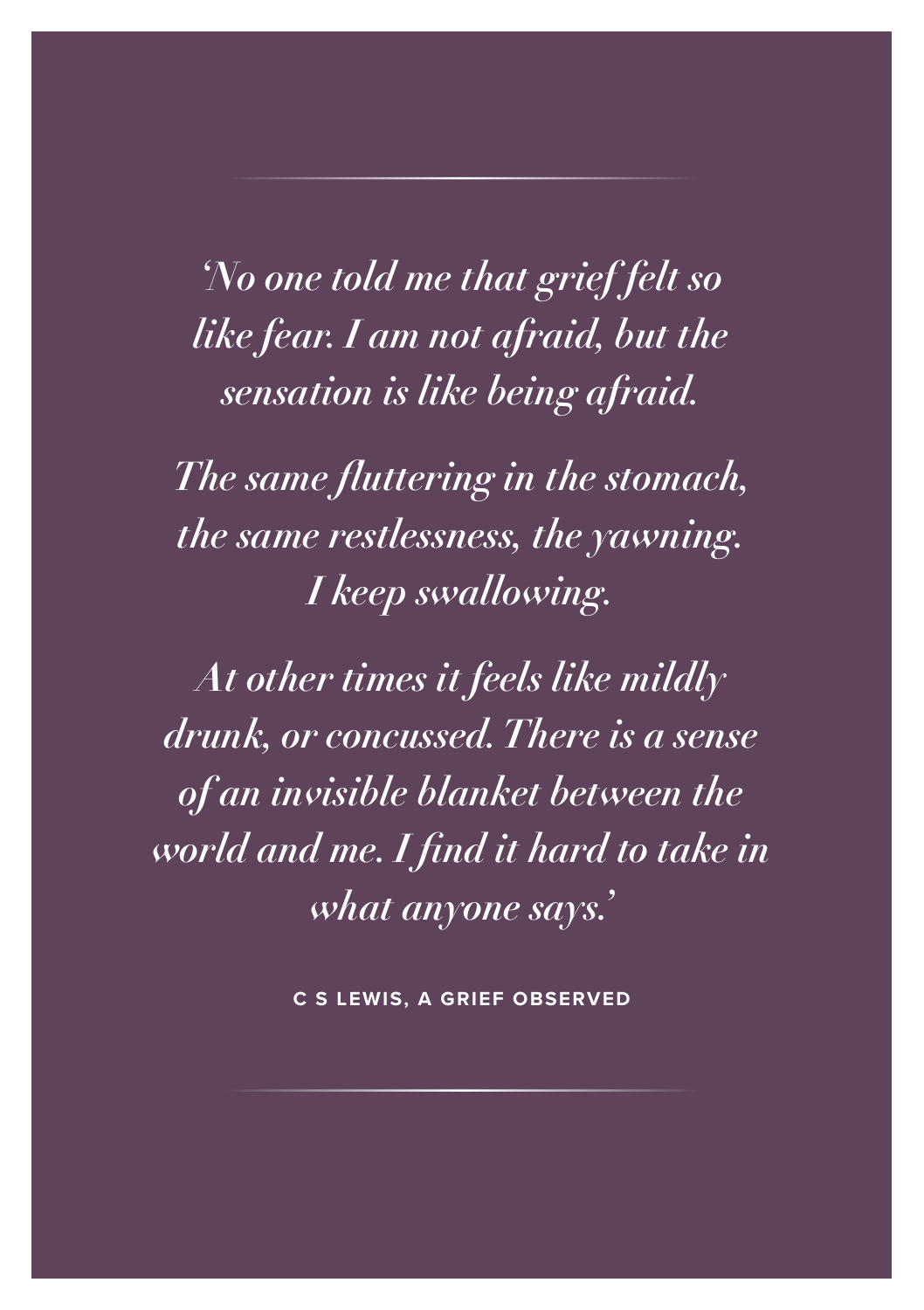### The grief journey

Loss and grief are a part of human life. Grief is a universal human response. The loss can be very painful, difficult and stressful.

- **Bereavement** is what happens to you
- **grief** is what you feel
- **mourning** is what we do in order to come to terms with our loss

Facing the loss of a loved one can be devastating for many people. Grief is a normal response to the loss of a loved one. Grief is a very unique experience for each individual.

However there are some common experiences that bereaved people encounter as they journey from grief to restoration.

The heart ache of loss can be felt really deeply. Grief comes in waves and we can find ourselves feeling out

of control with our emotions all over the place. For instance one minute we are sad and crying and the next minute laughing; one time feeling angry and the next feeling OK. This is a common reaction and slowly these waves of intense emotions lessen

*'Grief is the price we pay for love.'*

**QUEEN ELIZABETH II**

over time. Although we tend to focus on the emotional response to loss, it also has a mental, behavioural, physical, social and spiritual dimension. This booklet will explore some of the ways we experience grief.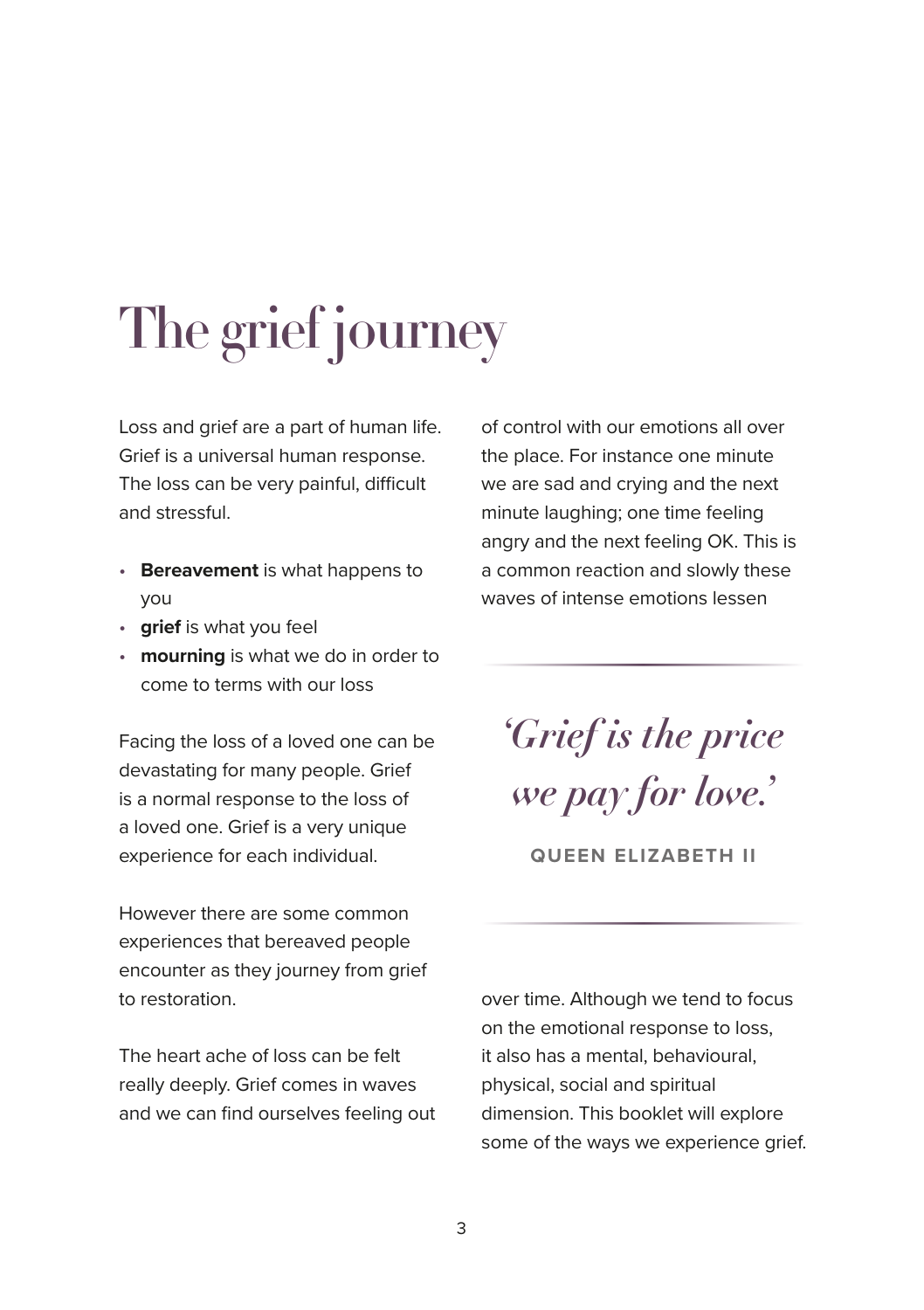

### The emotions we may experience

Being open and willing to feel the painful feelings of loss, such as grief, sorrow or hurt, may not be something we find easy to do, but it is essential to recognise our emotions if we are to move through the grieving journey. These are some common feelings people have.

### **I feel numb and frozen**

The shock of losing a loved one can leave us feeling overwhelmed, causing difficulties in functioning as

normal and doing simple tasks and remembering things. Feeling numb is very natural at first because it doesn't rush us into the grieving process before we are ready, thus helping us to process what has happened at a pace that we can manage. Some of us may find we carry on with life as if nothing has happened which can be a way of managing the pain providing that it does not prevent us from recognising that a major loss has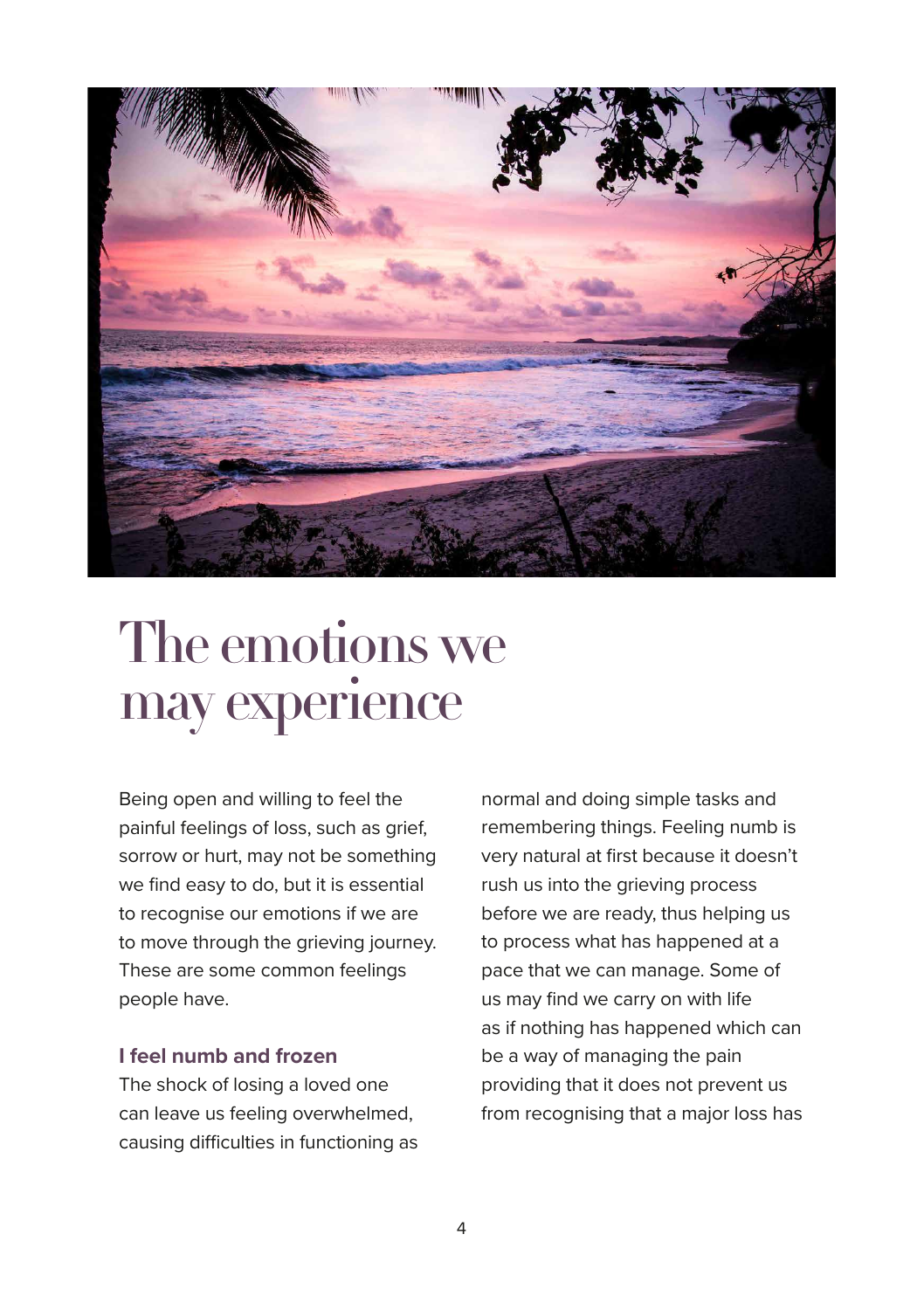occurred. It is important that we face up to our grief and feel the painful reality of the loss and our response to it. The pain will not go away if we ignore it.

#### **I feel angry**

With any loss, anger may not be far away. We may find ourselves feeling angry or frustrated – life is unfair - and blame something or someone for our loss, so that we can try and make sense of it. We may feel angry with ourselves, others involved, doctors, or God. We may even feel angry with the person for dying and leaving us to cope with the demands of life. Anger is a common response to feeling out of control, powerless and possibly feeling abandoned by our loved one.

#### **I feel guilty**

We may feel we have let our loved one down and that somehow we could have prevented their death. (Self-blame). On the other hand we may feel relieved when the person who has died is released from their suffering. Relief is an understandable response in these circumstances and does not deny the fact that we loved the person. We may also feel full of regrets and these emotions can cause us a lot of pain.

### **I feel fearful and anxious**

Being plunged into grief we may feel anxious, afraid and worry about what may happen in the future as we face uncertainty, especially if this means being alone. A few of us may suffer panic attacks. Feeling anxious about our own or another's mortality is not unusual.

#### **I feel sad**

Overwhelming sadness is the most common response to grief and this emotion is expressed with many tears – that is why it is important to let our tears flow freely to cry out the pain. Jesus himself wept at the graveside of His friend.

#### **I feel low and depressed**

Hopelessness and despair are frequently felt emotions and sometimes accompany a deepseated sense of loneliness.

#### **Other emotions**

We may also experience other feelings such as emptiness, meaninglessness and longing.

*Following the loss of a dearly loved person, there is no right or wrong way to feel at any given moment. It is OK not to feel OK!*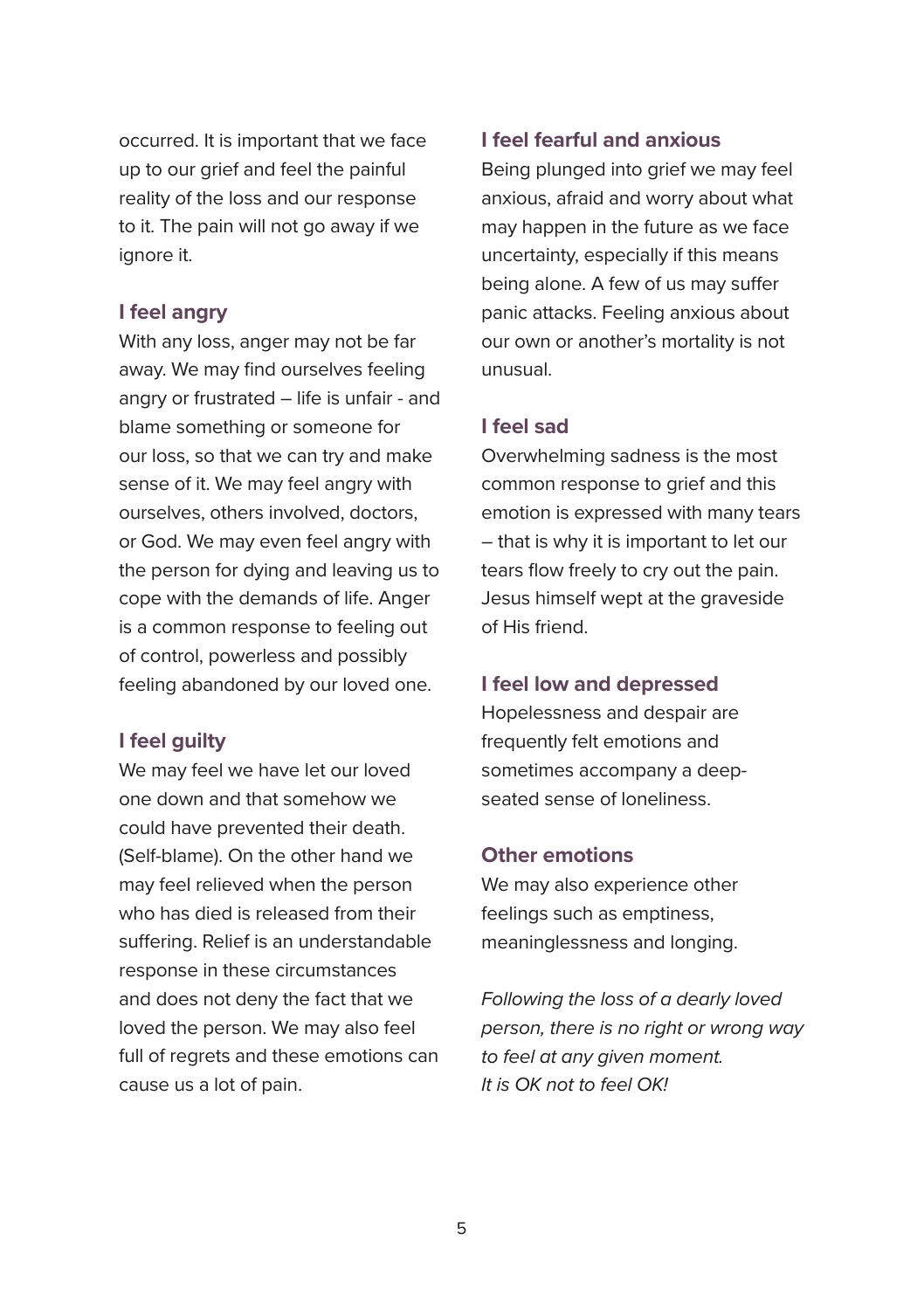*'Give sorrow words; the grief that does not speak knits up the o-er wrought heart and bids it break.'*

**WILLIAM SHAKESPEARE, MACBETH**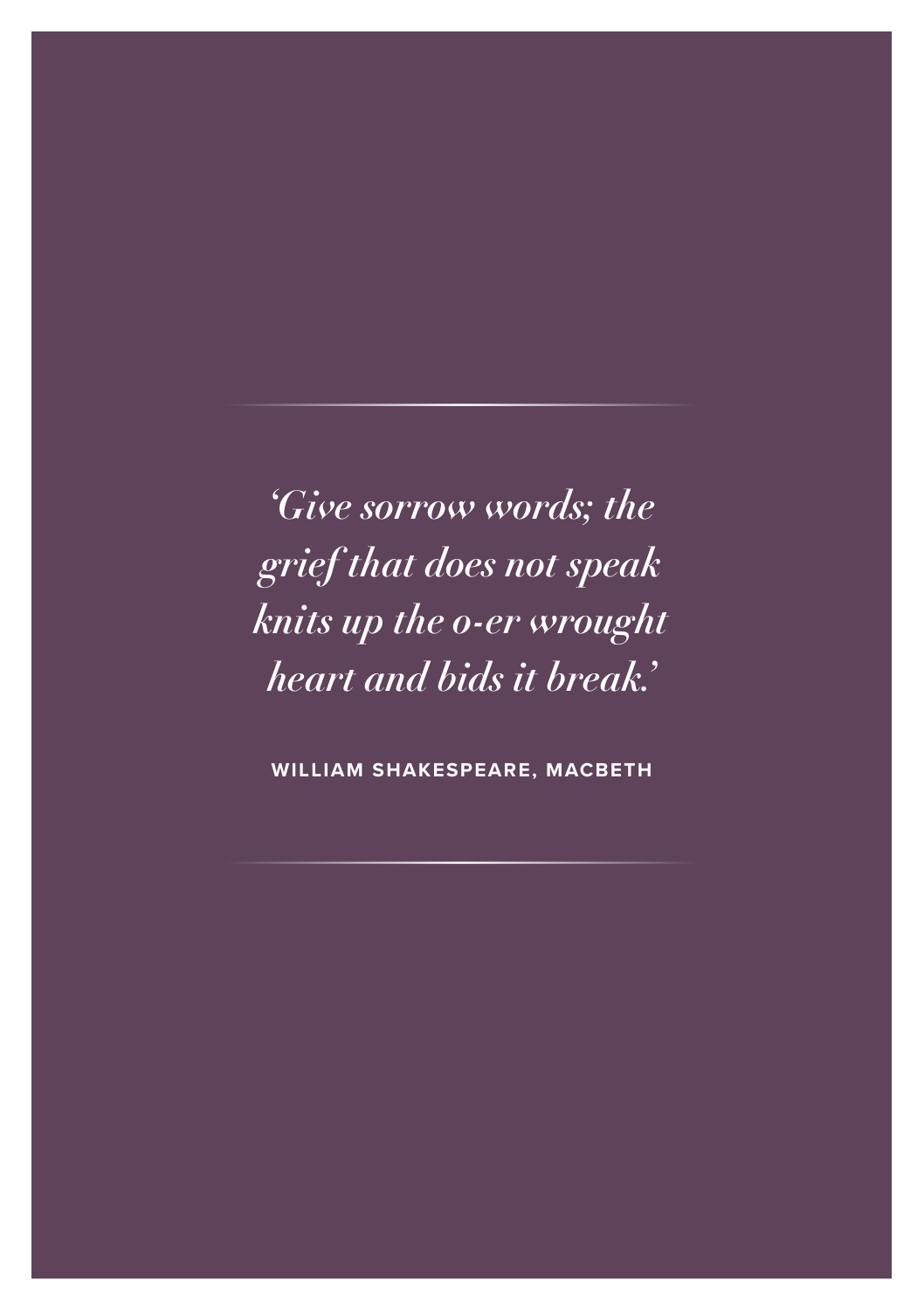### Thoughts we may have

### **I can't believe it**

Some of us may find it very difficult in the early days to take in the reality of losing a loved one.

#### **If only…**

We try and make sense of our loss by speculating how different it could have been. e.g. 'If only they had gone to the doctor sooner...'

### **I must be strong and not cry**

Crying does not mean we are weak. It is a common response to sadness. However, some of us may still feel the pain as deeply as others, without shedding tears, and may have other ways of expressing our feelings.

### **Am I going mad? I keep hearing their voice and occasionally think I see them**

It may take some time for our brains to catch up with what has happened – it's as if our mind cannot take in that our loved one has died. Don't

worry. It is not unusual to see or hear the person and we can find ourselves talking to them. This is perfectly normal during the first months.

### **I can't turn off my thoughts and keep on thinking about what has happened**

This again is the mind's way of dealing with the shock of losing someone, particular if their death was sudden. Some of us may find this overwhelming which causes intense anxiety. Racing worrying thoughts in the early days is normal.

### **What about my own death?**

It's not unusual to think of our own death and the need to put our affairs in order. For some there is also concern and worry for our dependents and family when we die. Those with religious faith will draw on the resources of that faith. (See page 10)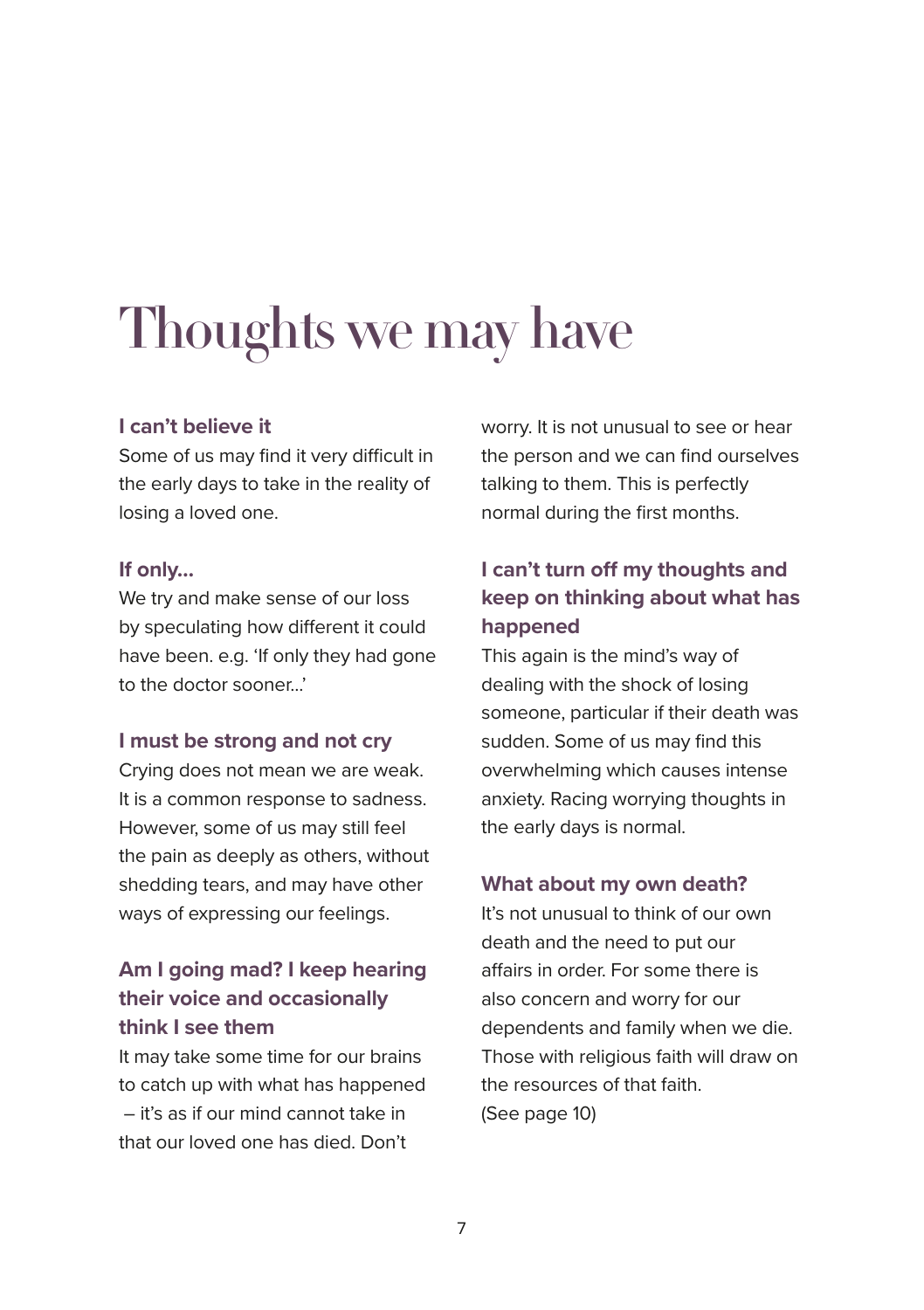*'Without you in my arms, I feel an emptiness in my soul. I find myself searching the crowds for your face. I know it's an impossibility, but I cannot help myself.'*

**NICHOLAS SPARKS, MESSAGE IN A BOTTLE**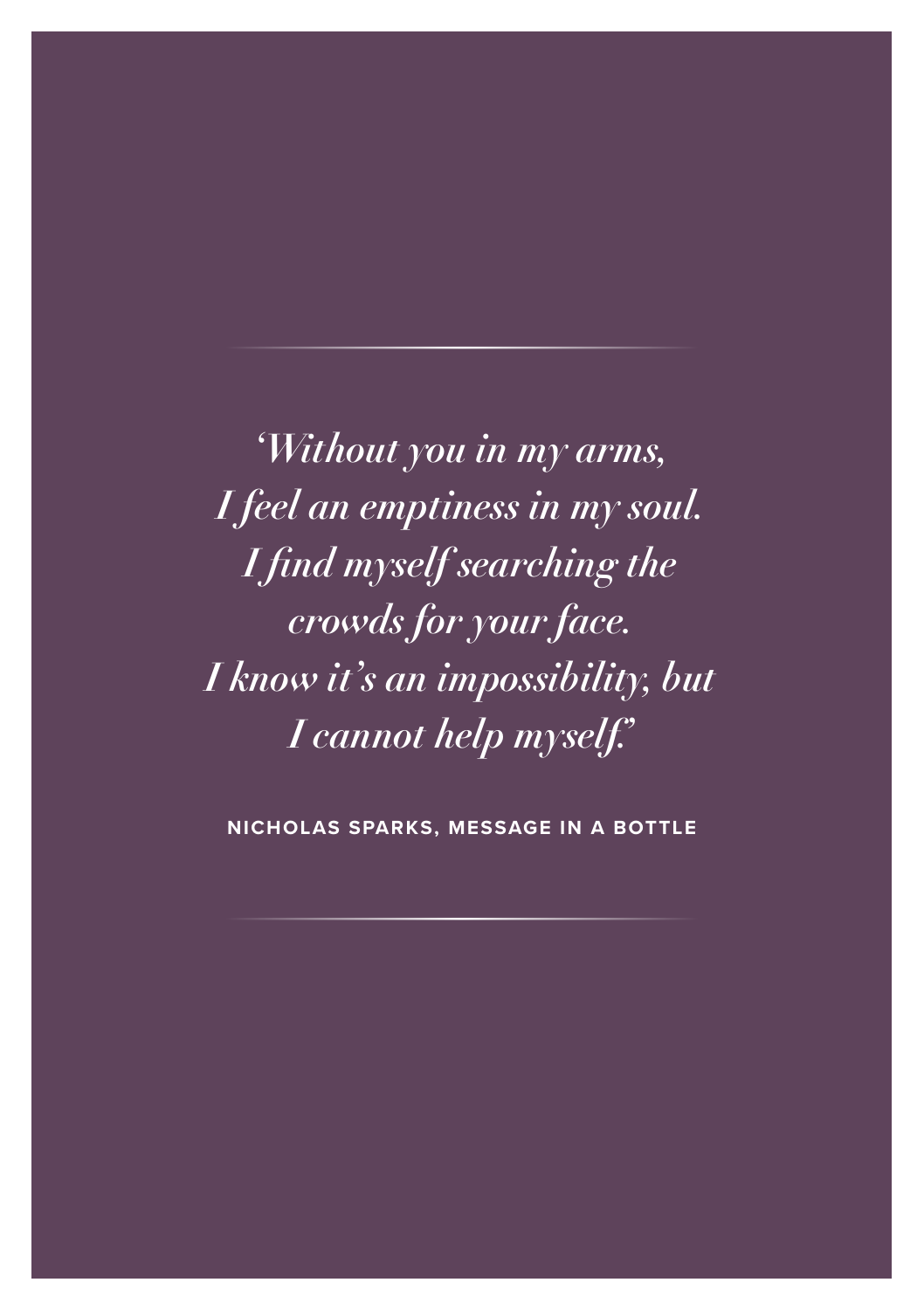### Some of the other ways we may behave

### **We may take refuge in a lot of activity**

During the early days we may want to keep going as we try and respond to the immediate practical needs to be arranged. We may even feel agitated and can't sit still for long. Some of us want to keep talking about our loved ones, as this may help us to come to terms with the loss. However be aware that activity can be a way of denying the reality of the loss and a protection against the pain.

### **We may want to withdraw**

The pain of grief may cause us to withdraw and isolate ourselves from others which gives us space to reflect on our loss. However, retreating into our shell and isolating ourselves for too long from others is not healthy. Having face-to-face support is important for our healing process even if we don't feel like sharing our thoughts and feelings. Just being with friends and family who care about us is comforting.

*We need to remind ourselves: there is no right or wrong way to respond.*

## Physical symptoms

We are created as a whole person. Our emotions and thoughts are connected to our bodies. Therefore it is normal to experience shock, pain and sadness in our bodies as well. We may experience any or all of these symptoms.

- Insomnia
- Unexplained aches and pains
- Fatigue
- Nausea
- Lowered resistance to illness
- Weight loss or weight gain
- Headaches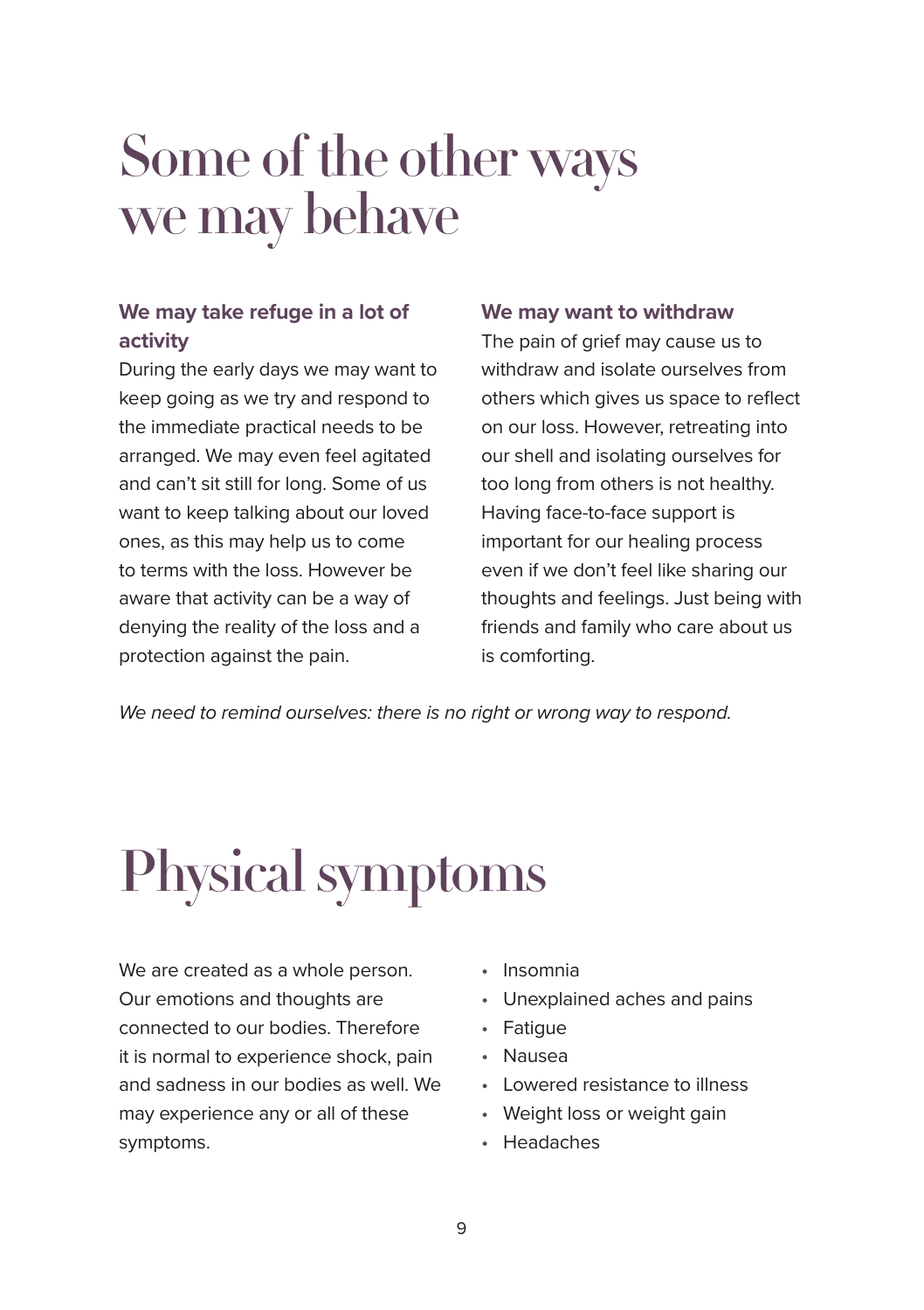

### Grief and our spiritual life

For some, our grief may draw us closer to God and our faith grows. Whereas for others, some may question their faith and feel abandoned by God. Commonly asked questions are:

- Where are you God?
- Have you forgotten me?
- If you are a loving God why did this happen?

We cannot prepare fully for the death of a loved one. Death is so deeply emotional and seems final, shaking

*'He heals the brokenhearted and binds up their wounds.'*

**PSALM 147:3**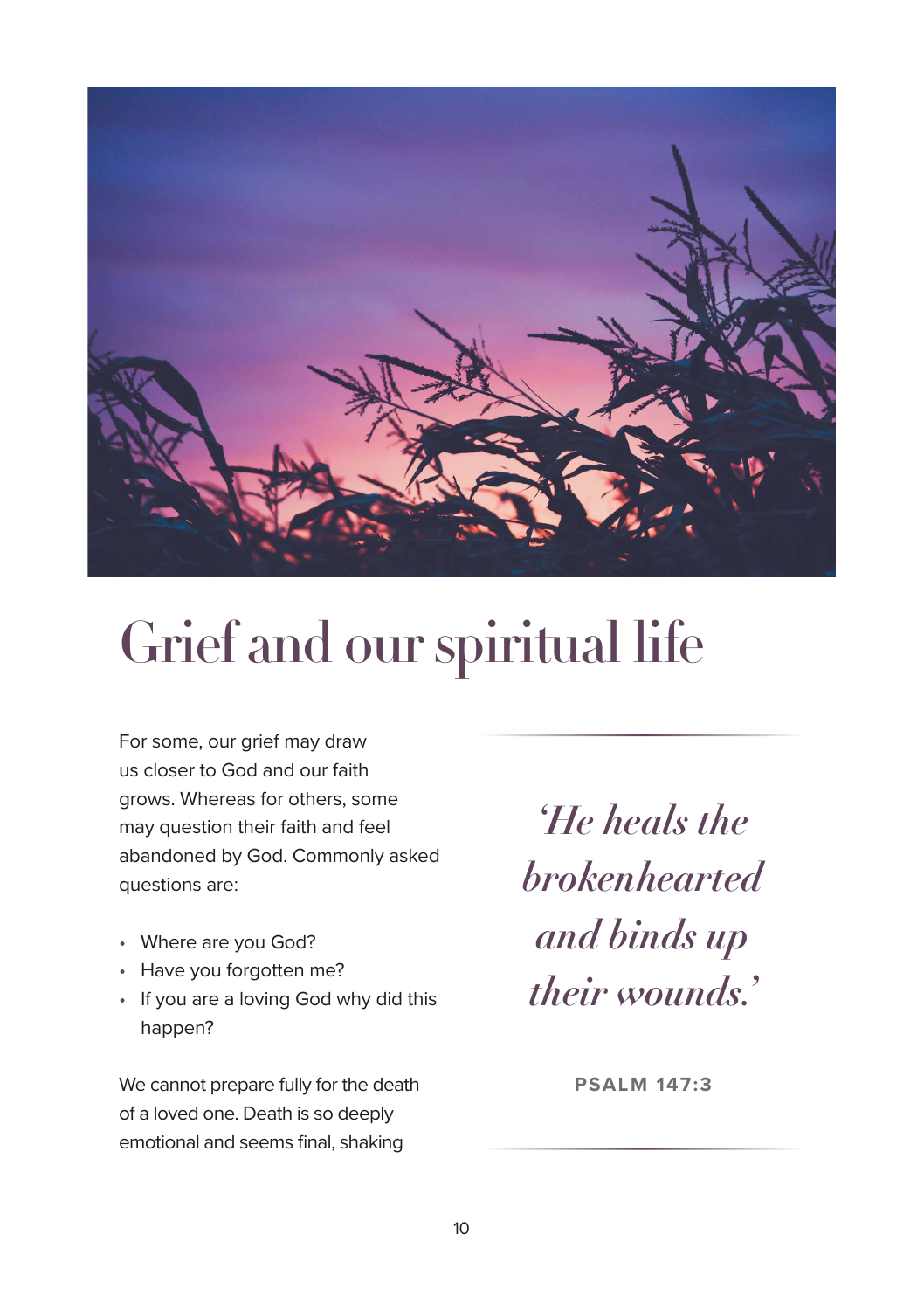us to the core. We read in the Bible that God's son, Jesus wept when he heard that his friend Lazarus had died, so we can take comfort in that Jesus understands our pain. (Jn 11:35) He weeps with us! What a comforting thought that only He knows how we fully feel about our loved ones. Nevertheless it is natural to ask ourselves. 'Where is a loving God in the death of my loved one?' When we are grieving it is tempting to think that if we could find answers to the questions that torment us, somehow our grief would lessen. The problem is that these sorts of questions are indeed very difficult. They are mysteries which God holds in His mind.

'His understanding no-one can fathom' (Isaiah 40:28). Lasting comfort is found in who we know, rather than in what we know. Real comfort comes when we rest in our relationship with the most loving, most gracious, most forgiving, and most powerful Person in the universe.

Jesus is our hope because He brings us peace in the midst of our turmoil; courage and strength instead of fear; confidence in the face of doubt. Above all, after dying on the cross His resurrection gives us the confident expectation of a better life to come

*'The Lord is close to the brokenhearted and saves those who are crushed in spirit'*

**PSALM 34:7**

when he says death is not the end of life, but the beginning of eternity living with God in heaven. Jesus said, "I am the resurrection and the life. He who believes in me will live, even though they die". (Jn 11:25) This gives us hope.

So although from a human point of view death may seem final and an enemy, for Christians death takes us to the place where, 'God will wipe every tear from their eyes. There will be no more death or mourning or crying or pain, for the old order of things has passed away.' (Rev 21:4)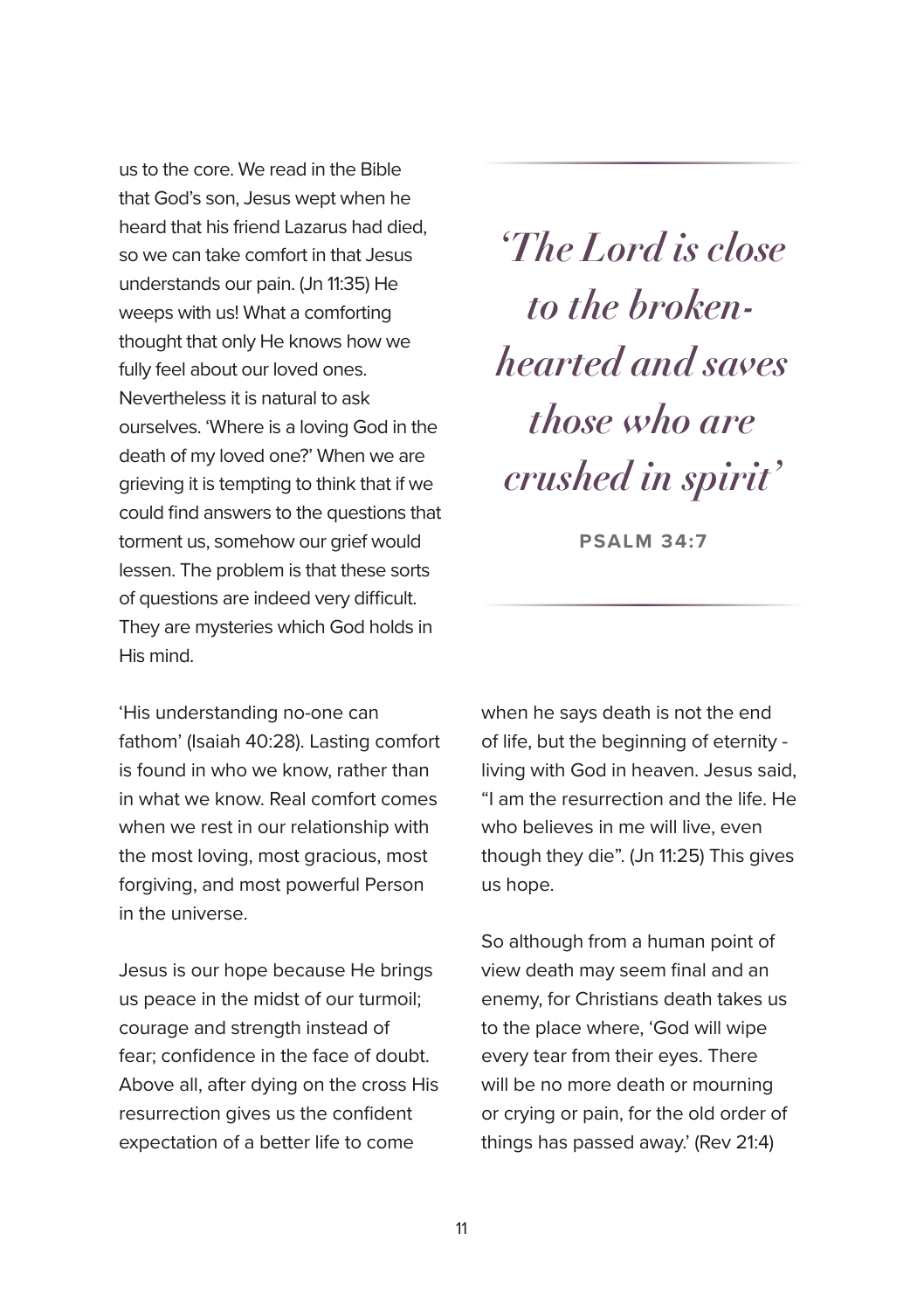*'The reality is that you will grieve forever.*

*You will not "get over" the loss of a loved one; you will learn to live with it.*

*You will heal and you will rebuild yourself around the loss you have suffered.*

*You will be whole again but you will never be the same.*

*Nor should you be the same nor would you want to.'*

> **ELIZABETH KUBLER-ROSS AND DAVID KESSLER**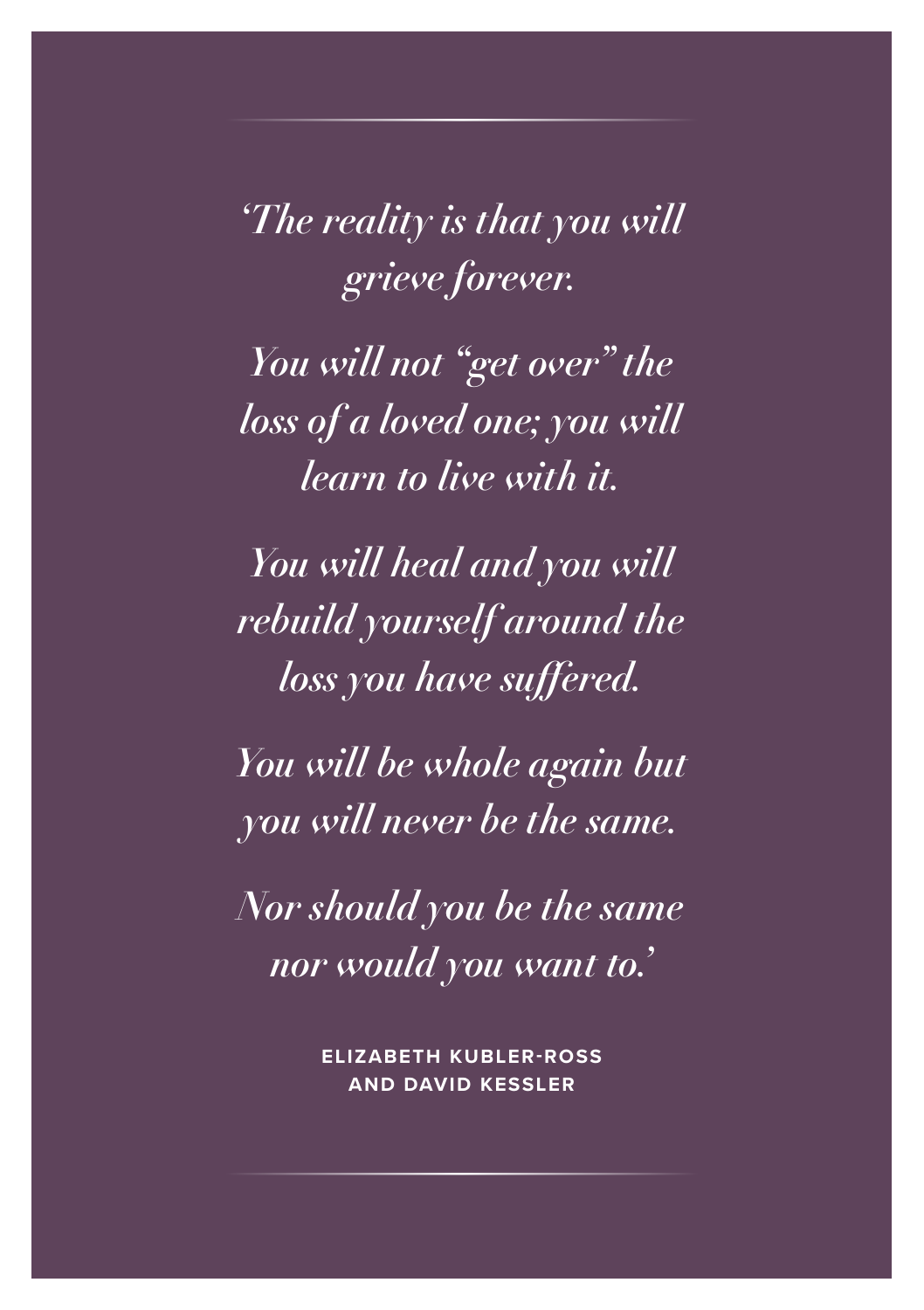### How to care for ourselves

When we're grieving, it's more important than ever to take care of ourselves and give ourselves time and permission to grieve. Unless attended to, the stress of the loss of a dear loved one can seriously deplete our energy and emotional reserves. Looking after our physical and emotional needs will help us journey through this most difficult time.

#### **Acknowledge our feelings**

Becoming aware of our emotions is the first important step forward along our journey towards good emotional and mental health as we emerge from the season of pain. It's important we face up to our pain in order to find healing. Ignoring or suppressing our grief will only prolong the grieving process. Unresolved grief can lead to complications such as depression, [anxiety](https://www.helpguide.org/articles/anxiety/anxiety-disorders-and-anxiety-attacks.htm), health problems, and substance abuse.

Our own grief is individual, but it can be a help to share with those who are travelling the same road. But no one else can tell us it's time to 'move on' or 'you should have got over it by now.' It's important to give ourselves

permission to feel whatever, without embarrassment or judgement.

### **Express our feelings creatively**

Consider some of these creative ways: writing a journal expressing how you feel; write a letter saying the things you never got to say; make a scrapbook or photo album celebrating the person's life; put together a memory box; plant a rose, shrub or tree in the garden which may remind us of the living memories we have of our loved one.

### **Try to maintain a routine**

This may be difficult in the early days particularly if having sleepless nights. The important thing is to be kind and gentle with ourselves. There's comfort in routine and when ready, return to the activities that bring us joy.

#### **Make lists**

Don't try and hold 'things to do' in our heads because this can be exhausting and we may experience a degree of forgetfulness in the early days. So writing things down can be a helpful reminder.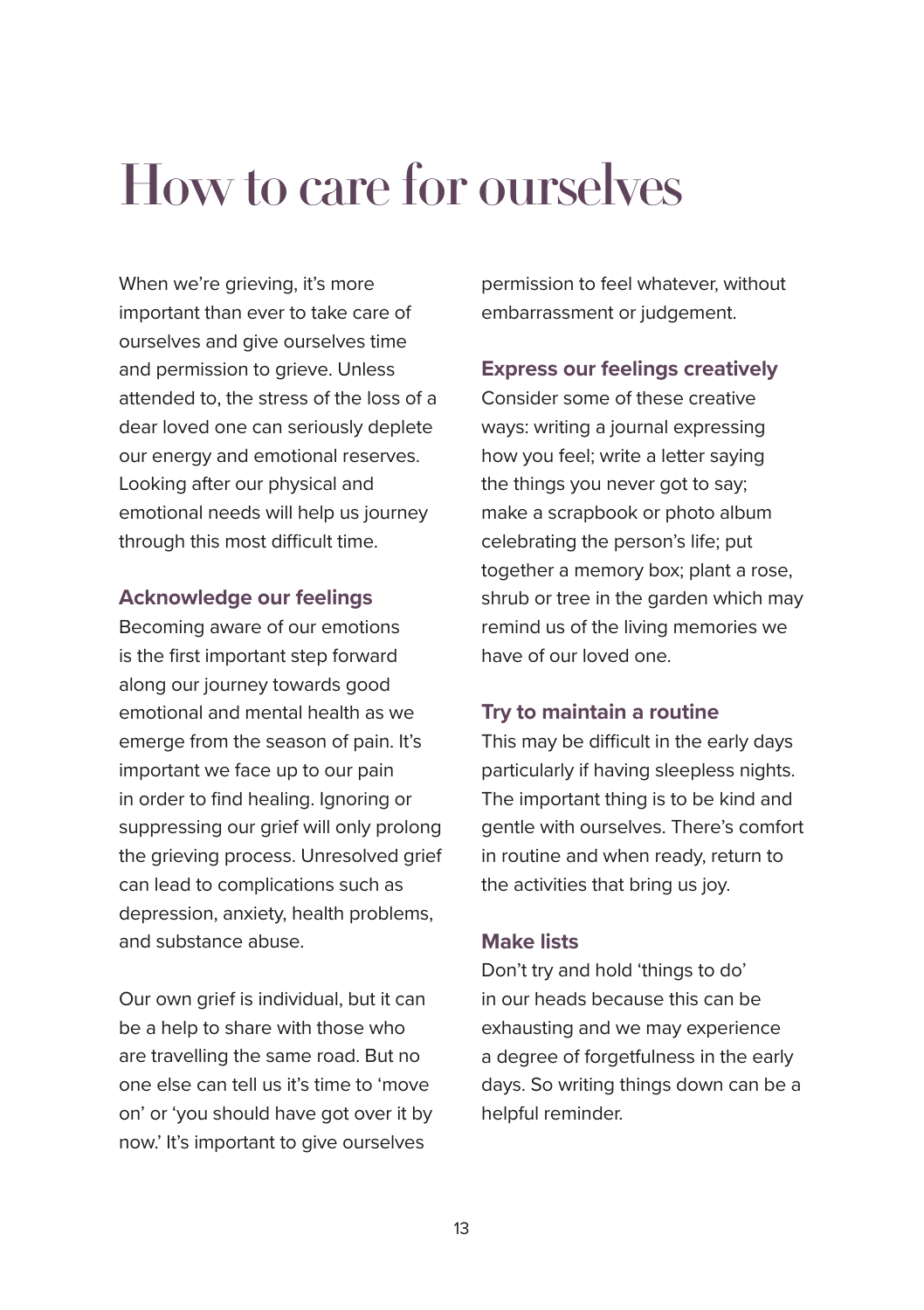*God will never abandon us during our times of grief—he will always provide us with love and hope.*

*'He will wipe away every tear from their eyes, and death shall be no more, neither shall there be mourning, nor crying, nor pain anymore, for the former things have passed away.'*

**REVELATION 21:4**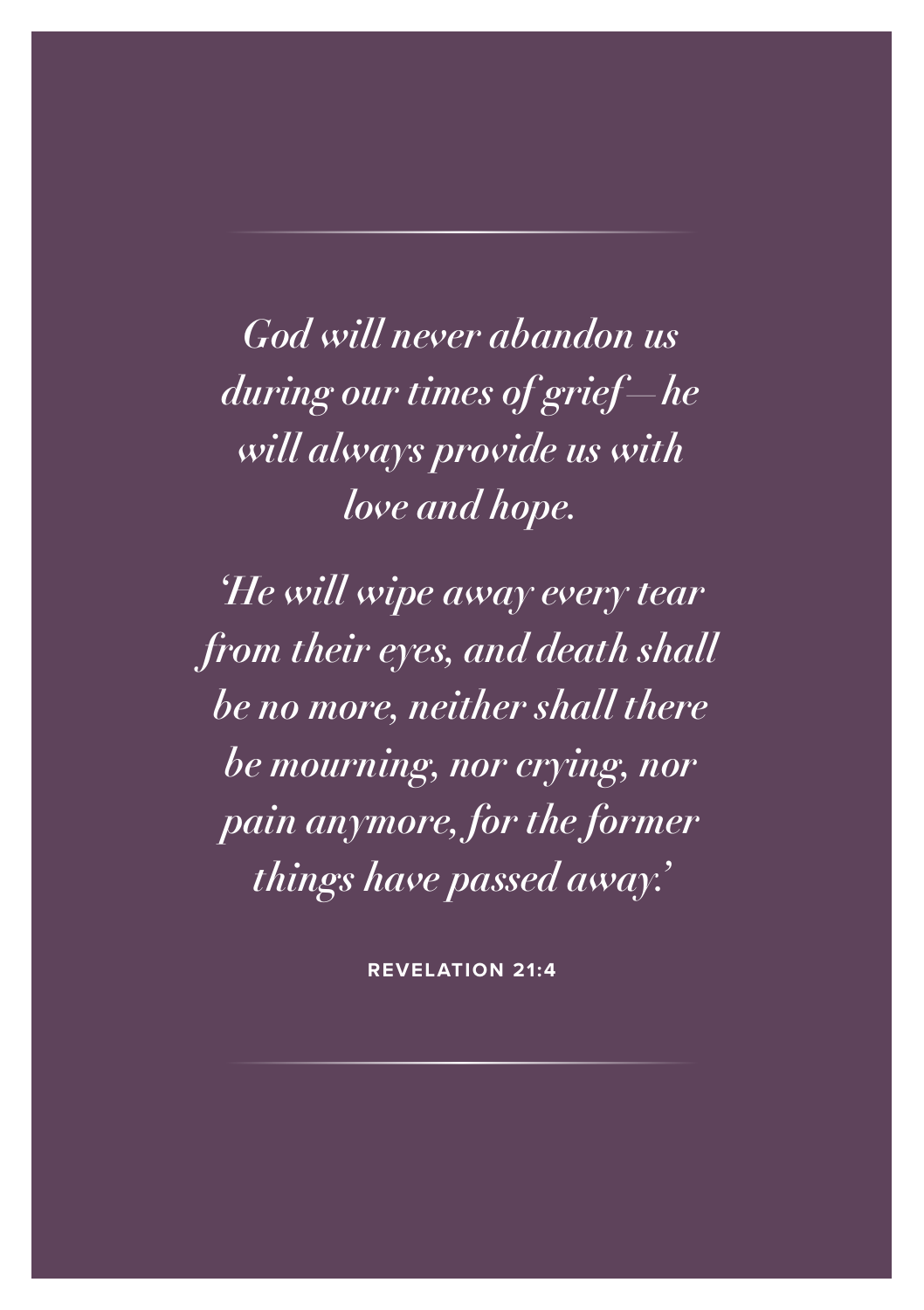### **Plan ahead for grief 'triggers' like anniversaries**

Anniversaries, birthdays, Christmas, holidays, important dates and milestones can reawaken difficult memories and feelings. It may be helpful for some of us to lay some flowers at the graveside or crematorium. It's completely normal to experience another emotional wave of grief at these times. Talk to other relatives about their expectations and agree before the anniversary, ways you want to honour the memory of the life of our loved one. Be aware of unexpected triggers.

#### **Look after our physical health**

As we have already mentioned, the mind and body are connected. If we can't face food at first, no worries, try and eat healthy food a little and often. Try and get enough rest even if we can't sleep, and exercise daily in the fresh air if possible. Research has shown that being out in nature is very healing. When we feel healthy physically, we are more emotionally resilient.

### **Can antidepressant medication help grief?**

Feeling sad and sorrowful with grief is very normal. With the advice of a medical professional, taking

medication may relieve some of the symptoms by numbing the pain. However, antidepressants can delay the mourning process and medication doesn't treat the underlying cause which is the pain of loss. This sadness and pain has to be felt and worked through for healing.

### **Accept offers of help from relatives and friends**

Grieving is a time to lean on friends who care about us, so take up their offers of support and help. It is not weak to accept their help. Quite often others don't know how they can support us, so be brave and tell them what would help. It may be a friendly chat and perhaps someone to cry with, practical help and/or a cuppa.

### **Draw comfort from our faith**

If we have a faith and follow a religious tradition, embrace the comfort its mourning rituals can provide. Spiritual activities that are meaningful to us can offer us comfort. This may be praying, meditating or going to our place of worship. We may find ourselves questioning our faith and asking questions such as 'where will I go when I die?'

It may be helpful to talk to a clergy/ minister or someone from our own religious community.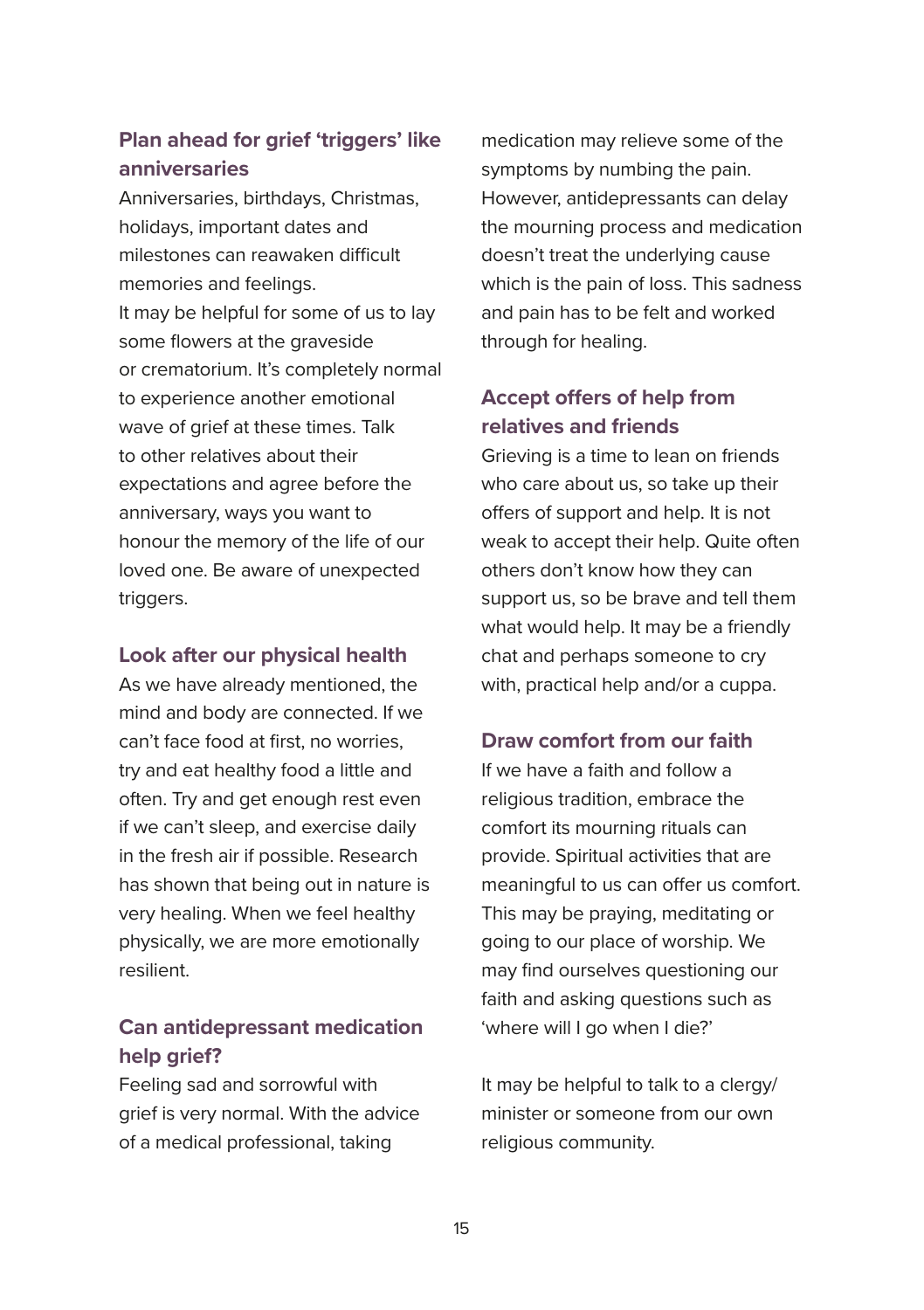

### How can Greyfriars and New Hope support you and help you on your journey?

We aim to run the Bereavement Journey course every six months (see page 18 for more details).

We will offer coffee mornings for those who are bereaved every two or three months.

We will offer memorial services and quiet reflective spaces in the Church buildings.

We will offer prayer support if wanted.

We will signpost to other support, i.e. counsellors, pastoral visitors etc.

For more information please contact:

**Rev David Walker** 01189516700

**Rev Natalie Worsfold**  01189516700

**Chris Ledger** office@greyfriars.org.uk

For the Bereavement Journey, contact **Lizzie White** bereavement@greyfriars.org.uk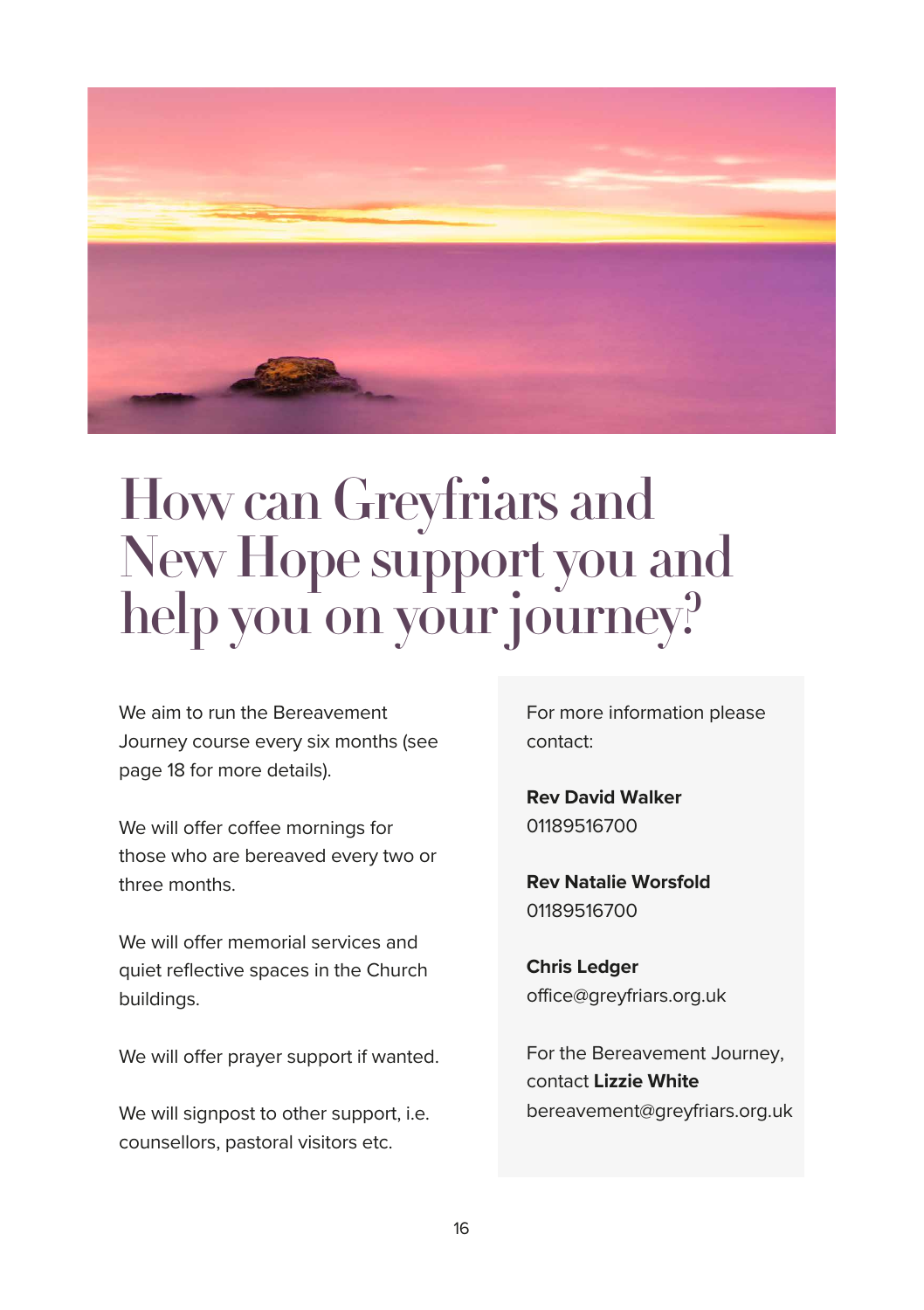### *A prayer*

*God of all comfort, I am hurting so much I am finding it hard to endure this sorrow. I don't know what to do with myself. Sometimes I feel like screaming and running away. I don't like feeling like this, but I do. Thank you Lord for loving me as I am. Help me to handle my feelings and sustain me.*

 *Amen*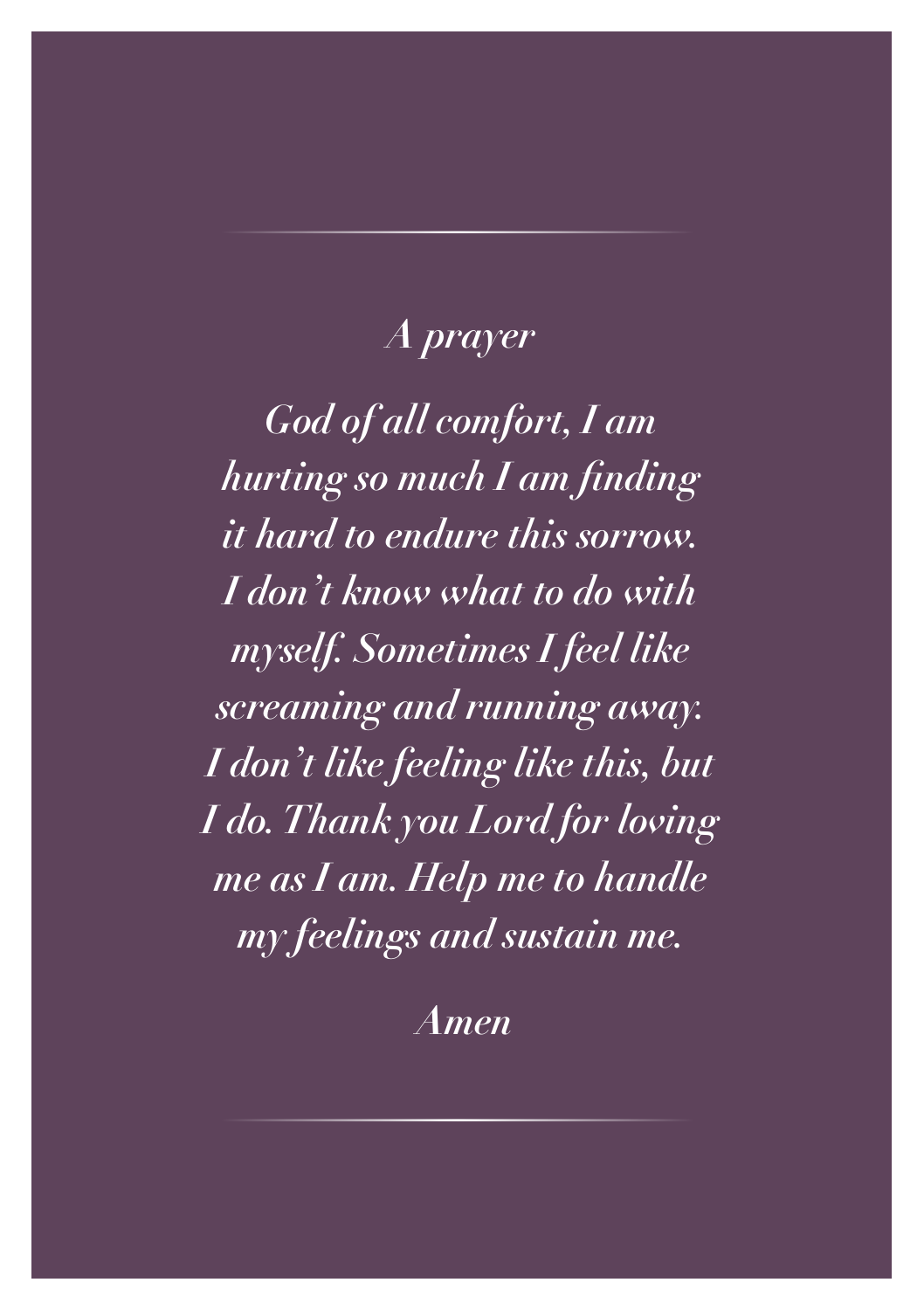**The Example 2** 

A SIX-SESSION COURSE HELPING YOU A SIX-SESSION COURSE HELPING YOU (A FILO**UITNEY** 

**The Bereavement Journey consists of six sessions based around videos and discussion looking at different aspects of bereavement.**

We explore the impact and pain of bereavement, adjusting to change, anger and guilt, and coping with other peoples' reactions. The sixth session is an optional look at loss from a faith perspective.

The sessions are designed to enable people to begin working through grief and to find support from others who have experienced loss. We provide a supportive, loving, non-judgemental place where those who are grieving feel they are among people who understand (we also work through a lot of tea and cake!).

*'The Bearevement Journey course helped me articulate things I've felt or thought but not been able to say'*

*'The course helped me realise I'm not alone in how I feel when I heard other peoples' experiences'*

*'The course created an opportunity to share things in an empathetic, friendly and safe environment'*

*'Grief, I've learned, is really just love. It's all the love you want to give, but cannot. All that unspent love gathers up in the corners of your eyes, the lump in your throat, and in that hollow part of your chest. Grief is just love with no place to go.'*

Find out more and sign up: **www.greyfriars.org.uk/courses**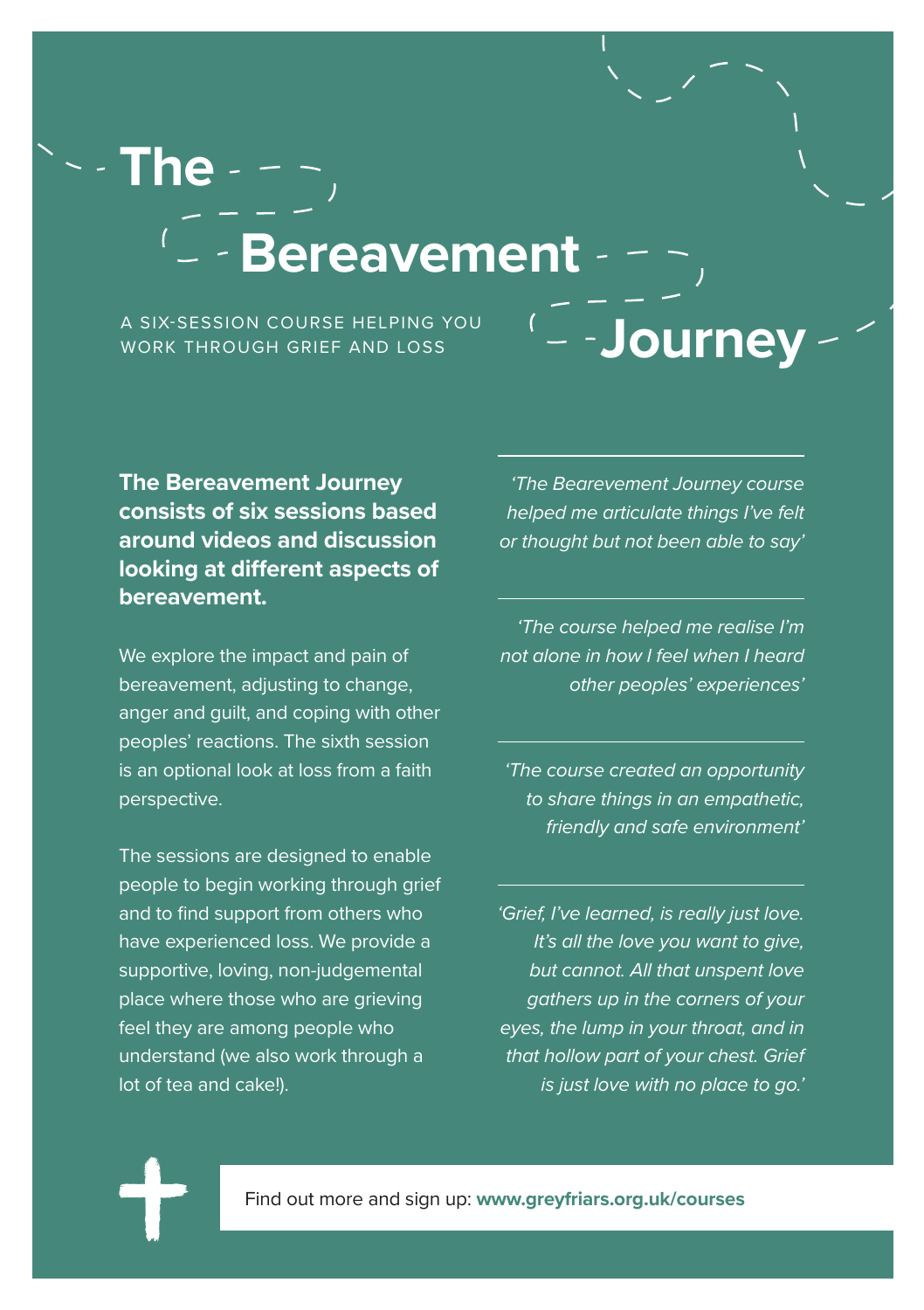### Further helpful information

### **CRUSE Bereavement Care**

Berkshire Bereavement Care Thames Valley Office 01344 411919 · [crusebereavementcare.org.uk](http://www.crusebereavementcare.org.uk) · [helpline@cruse.org.uk](mailto:helpline@cruse.org.uk) Email: [Cruse.tvberks@btconnect.com](mailto:Cruse.tvberks@btconnect.com) Young people's helpline: 0808 8081677 Young people's website: [www.RD4U.org.uk](http://www.RD4U.org.uk) 

### **[The Samaritans](https://www.samaritans.org/how-we-can-help/)**

Helpline[: 116 123](https://www.samaritans.org/how-we-can-help/) samaritans.org/how-we-can-help/

### **At a Loss (signposting charity)**

[office@ataloss.org](mailto:office@ataloss.org) [www.ataloss.org](http://www.ataloss.org)

### **Care for the Family – Bereaved Parent Support**

[www.careforthefamily.org.uk/bps](http://www.careforthefamily.org.uk/bps) 

### **Books**

A Journey Through Grief by Faith Hanson (ISBN 9780860718031) Insight into Bereavement by Wendy Bray and Diana Priest (CWR Insight Series) Talking About Dying by P Giddings, M Down, E Sugden, G Tuckwell (ISBN 9780995683204)